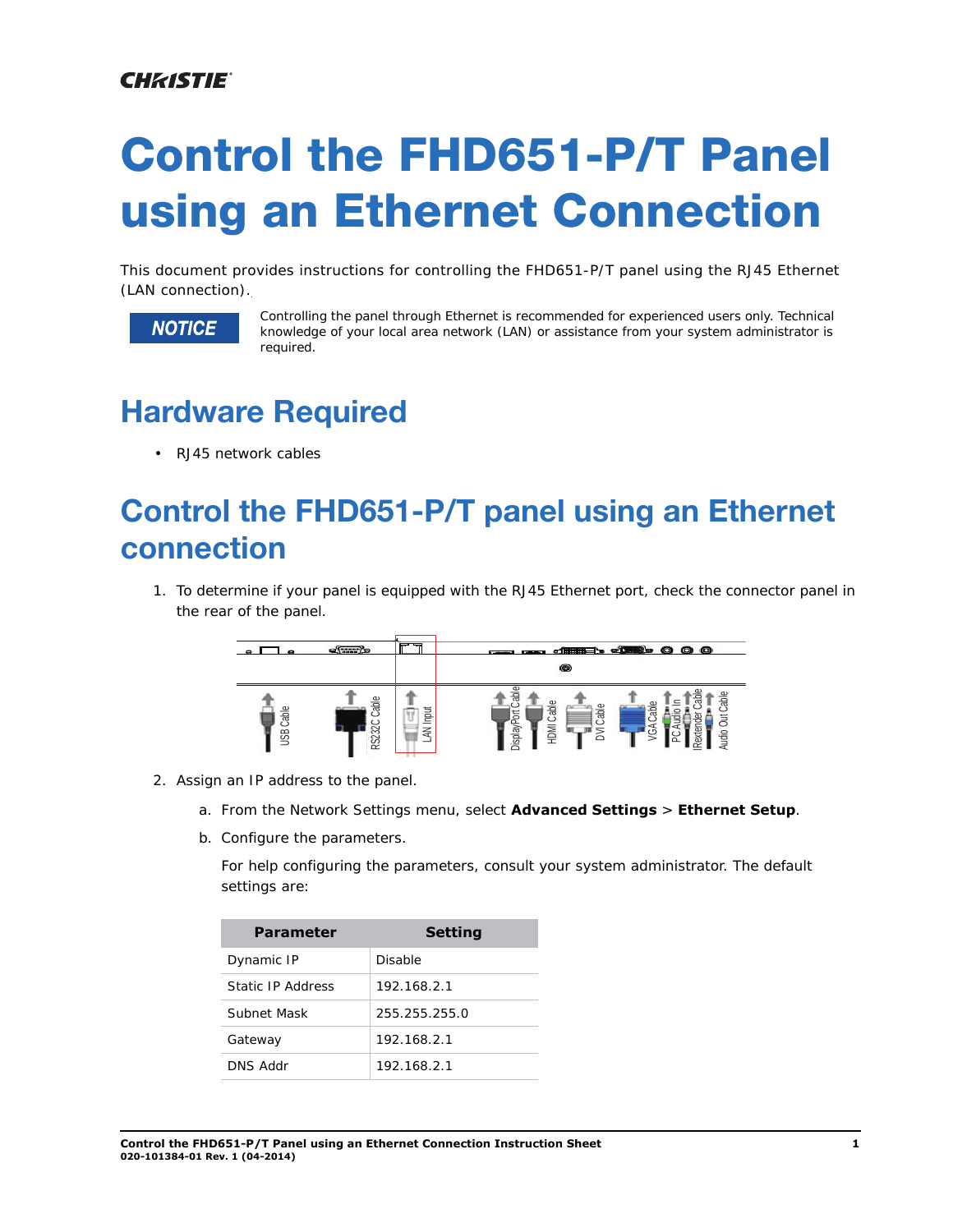- c. To save the settings, select S**ave Network Settings**.
- 3. To connect the LAN port of one or more panels to an active RJ45 port on your network, use RJ45 cables.



4. To install the VCOM driver, insert the VCOM driver CD in the CD drive and follow the install wizard instructions.

The virtual COM port driver simulates a serial interface on a computer. The data sent to this serial interface from any kind of application is forwarded to a connected panel using a TCP/IP connection.

The client computer used to control the panels must be connected to the network and must be running Windows 2000, XP, Vista, or 7.

- 5. When installation is complete, launch the application from the **VCOM** desktop icon.
- 6. To assign virtual RS232 serial ports to each panel on the network, click **Search**.
- 7. From the Utilities section, select **COM Mapping**.
- 8. Click **Add**.

The panels connected to the network appear as devices in the Add VCOM screen.

- 9. Select a device and assign a COM value to it.
- 10. If the IP Address and Remote Port fields are blank, enter values for these fields.
- 11. Click **OK**.
- 12. Repeat steps 9 to 11 for each device.
- 13. Check that the virtual COM port is listed in the Device Manager and in the COM Mapping panels.